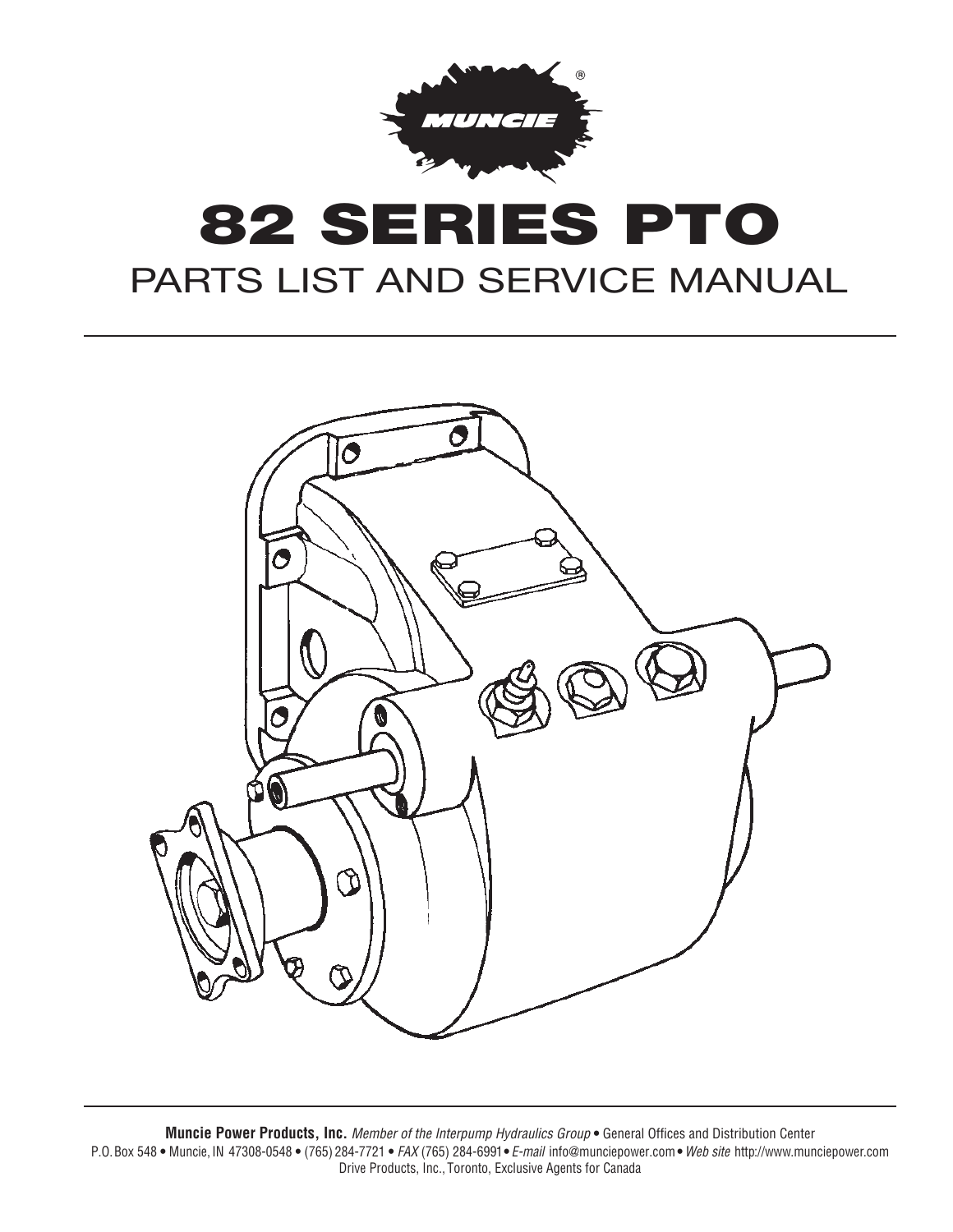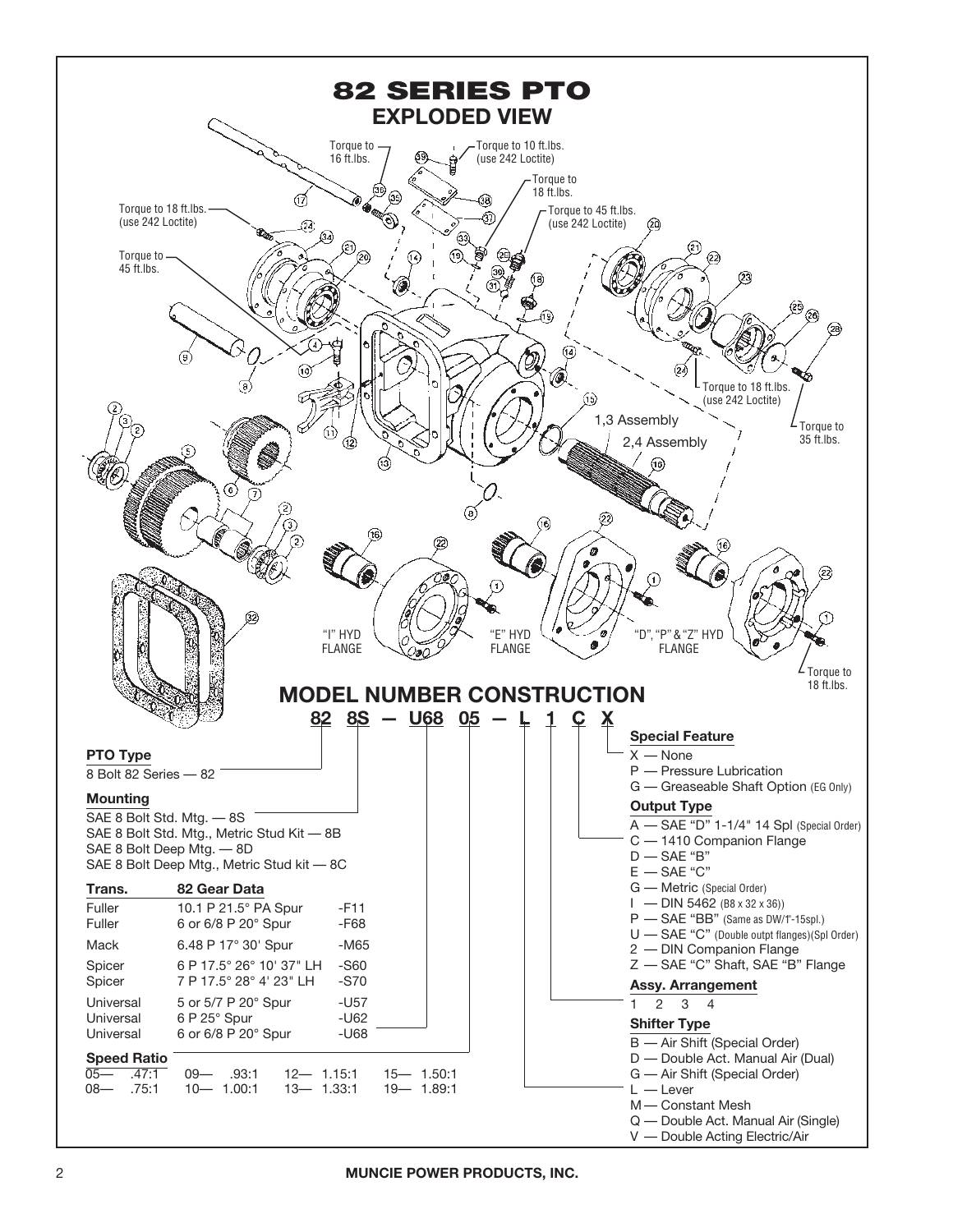# **PARTS LIST AND DESCRIPTION**

| <b>ITEM</b>    | <b>QTY</b>     | <b>PART NUMBER</b> | <b>DESCRIPTION</b>                 | <b>ITEM</b> | <b>QTY</b>     | <b>PART NUMBER</b>   | <b>DESCRIPTION</b>                                   |
|----------------|----------------|--------------------|------------------------------------|-------------|----------------|----------------------|------------------------------------------------------|
| 1              | 6              | 19T31577           | Socket Head Capscrew (Hyd Only)    | 21          | 2              | 13T31494             | Gasket                                               |
|                | 6              | 19T35386           | Socket Head Capscr. ('A','I' Hyd)  | 22          | 1              | 15T34719             | Open Bearing Cap (C, 2, X)                           |
| $\overline{2}$ | $\overline{4}$ | 10T34715           | Race                               |             |                | 14T36565             | "A" Hyd Flg (SAE "D")(Spl Order)                     |
| 3              | $\overline{2}$ | 10T27068           | <b>Thrust Bearing</b>              |             |                | 14T34693             | "D", "P"& "Z" Hyd Flange (SAE 'B")                   |
| Δ              |                | 28T21513           | Lockwire                           |             |                | 14T31574             | "E","G","U" Hyd Flange (SAE " $(\psi$ ")             |
| 5              |                | (See Below)        | <b>Input Gear</b>                  |             |                | 14T36834             | "I" Hyd Flange (DIN 5462)                            |
| 6              |                | (See Below)        | <b>Output Gear</b>                 | 23<br>24    | 1<br>12        | 11T37795<br>19T34717 | <b>Shaft Seal</b><br>Hex Head Capscrew               |
| 7              | $\overline{2}$ | 10T29491           | <b>Roller Bearing</b>              |             |                |                      | (Only 6 needed for hyd assy's)                       |
| 8              | $\overline{2}$ | 12T35622           | 0-Ring                             | 25          | 1              | 14T31499             | Flange ("C")                                         |
| 9              |                | 07T35667           | <b>Idler Shaft</b>                 |             |                | 14T37498             | Flange ("2")                                         |
| 10             |                | 19T32326           | Capscrew                           | 26          | 1              | 21T20092             | Flat Washer (C, 2, X)                                |
| 11             | $\overline{1}$ | 28T32756           | Yoke                               | 28          | 1              | 19T38266             | Hex Head Capscrew                                    |
| 12             | $\mathbf 1$    | 26T26112           | Roll Pin                           | 29          | 1              | 28T22019             | Poppet Retainer Cap                                  |
| 13             | $\overline{1}$ | 01T34689           | Housing (828S)                     | 30          | 1              | 27T22021             | Spring (not used in air shift)                       |
|                |                | 01T34721           | Housing (828D)                     | 31          | 1              | 28T20486             | Poppet Ball (not used in air shift)                  |
| 14             | $\overline{2}$ | 11T36865           | <b>Shift Rod Seal</b>              | 32          | $\overline{2}$ | 13M35151             | .010 8-Bolt Gasket                                   |
| 15             | $\overline{1}$ | 24T26980           | Snap Ring                          |             | 1              | 13M35152             | .020 8-Bolt Gasket                                   |
| 16             | $\overline{1}$ | 06T34722           | Std. Output Shaft (1-1/2 - 10 Spl) | 33          | 1              | 25T32143             | Plua                                                 |
|                |                | 06T36494           |                                    | 34          | 1              | 15T31492             | <b>Closed Bearing Cap</b>                            |
|                |                |                    | "A" Hydraulic Shaft (Spl Order)    |             |                | 15T39321             | Cover "EG" (See Page 4)                              |
|                |                | 06T34691           | "D" Hydraulic Shaft                | 35          | 1              | 28T34746             | Eyebolt                                              |
|                |                | 06T34690           | "E" & "Z" Hydraulic Shaft          | 36          | 1              | 22T21723             | Nut                                                  |
|                |                | 06T37653           | "G" Hydraulic Shaft (Spl Order)    | 37          | 1              | 13T34022             | Gasket                                               |
|                |                | 06T38211           | "I" Hydraulic Shaft (B8x32x36)     | 38          | 1              | 16T33999             | Cover, Inspection                                    |
|                |                | 06T17327           | "P" Hydraulic Shaft                | 39          | 4              | 19T34028             | Hex Head Capscrew                                    |
|                |                | 06T35327           | "U" Hydraulic Shaft                | N.S.        | 1              | 82-GSK               | Gasket & Seal Kit                                    |
|                |                | 06T39308           | "EG" Hyd Shaft (See Page 4)        |             |                |                      | Items 8(2), 14(2), 19(2), 21(2),                     |
| 17             | $\mathbf{1}$   | 17T36454           | Shift Rod                          | N.S.        |                | 82-RBK               | 23(1), 32(3), 37(1), 25T34624(2)<br>Rebuild Kit      |
| 18             | $\mathbf{1}$   | 30T38110           | <b>Indicator Switch - Black</b>    | N.S.        | 1<br>1         | 18M18820             |                                                      |
| 19             | $\overline{2}$ | 12T36526           | 0-Ring                             | N.S.        |                | 07TK4609             | Constant Mesh Sleeve (See Page 5)<br>Input Shaft Kit |
| 20             | $\overline{2}$ | 10T35775           | <b>Ball Bearing</b>                |             |                |                      | Includes Items 2, 3, 7, 8, 9, 12                     |

| PT <sub>0</sub>                  | <b>ITEM 5</b>                                                                | <b>ITEM 6</b>                                                    | PT <sub>0</sub>                           | <b>ITEM 5</b>                                                                                    | <b>ITEM 6</b>                                                                     |
|----------------------------------|------------------------------------------------------------------------------|------------------------------------------------------------------|-------------------------------------------|--------------------------------------------------------------------------------------------------|-----------------------------------------------------------------------------------|
| <b>MODEL</b>                     | <b>INPUT GEAR (TEETH)</b>                                                    | <b>OUTPUT GEAR (TEETH)</b>                                       | <b>MODEL</b>                              | <b>INPUT GEAR (TEETH)</b>                                                                        | <b>OUTPUT GEAR (TEETH)</b>                                                        |
| F1119                            | 03T35670 (61)                                                                | 02T35671 (32)                                                    | U5705                                     | 03T34697 (28/18)                                                                                 | 02T34467 (38)                                                                     |
| F6813                            | 03T35646 (34/32)                                                             | 02T32764 (24)                                                    | U5710                                     | 03T35104 (28/28)                                                                                 | 02T34695 (28)                                                                     |
| F6819                            | 03T36562 (36)                                                                | 02T35615 (19)                                                    | U5713                                     | 03T35158 (28/32)                                                                                 | 02T32764 (24)                                                                     |
| M6508                            | 03T39283 (37/24)                                                             | 02T34694 (32)                                                    | U6205                                     | 03T34698 (34/18)                                                                                 | 02T34467 (38)                                                                     |
| M6510                            | 03T34706 (37/28)                                                             | 02T34695 (28)                                                    | U6208                                     | 03T34699 (34/24)                                                                                 | 02T34694 (32)                                                                     |
| M6513                            | 03T34707 (37/32)                                                             | 02T32764 (24)                                                    | U6210                                     | 03T34700 (34/28)                                                                                 | 02T34695 (28)                                                                     |
| M6519                            | 03T35616 (39)                                                                | 02T35617 (21)                                                    | U6212                                     | 03T35921 (34/30)                                                                                 | 02T35922 (26)                                                                     |
| S6005<br>S6008<br>S6010<br>S6013 | 03T34708 (30/18)<br>03T34709 (30/24)<br>03T34710 (30/28)<br>03T34711 (30/32) | 02T34467 (38)<br>02T34694 (32)<br>02T34695 (28)<br>02T32764 (24) | U6805<br>U6808<br>U6809<br>U6810<br>U6812 | 03T34701 (34/18)<br>03T34702 (34/24)<br>03T37358 (34/27)<br>03T39281 (34/28)<br>03T37356 (34/30) | 02T34467 (38)<br>02T34694 (32)<br>02T37359 (29)<br>02T34695 (28)<br>02T35922 (26) |
| S7008                            | 03T34712 (35/24)                                                             | 02T34694 (32)                                                    | U6813                                     | 03T39282 (34/32)                                                                                 | 02T32764 (24)                                                                     |
| S7010                            | 03T34713 (35/28)                                                             | 02T34695 (28)                                                    | U6815                                     | 03T37354 (35/33)                                                                                 | 02T37355 (22)                                                                     |
| S7013                            | 03T34714 (35/32)                                                             | 02T32764 (24)                                                    | U6819                                     | 03T35614 (36)                                                                                    | 02T35615 (19)                                                                     |

#### **ASSEMBLY ARRANGEMENTS**





**MUNCIE POWER PRODUCTS, INC.** 3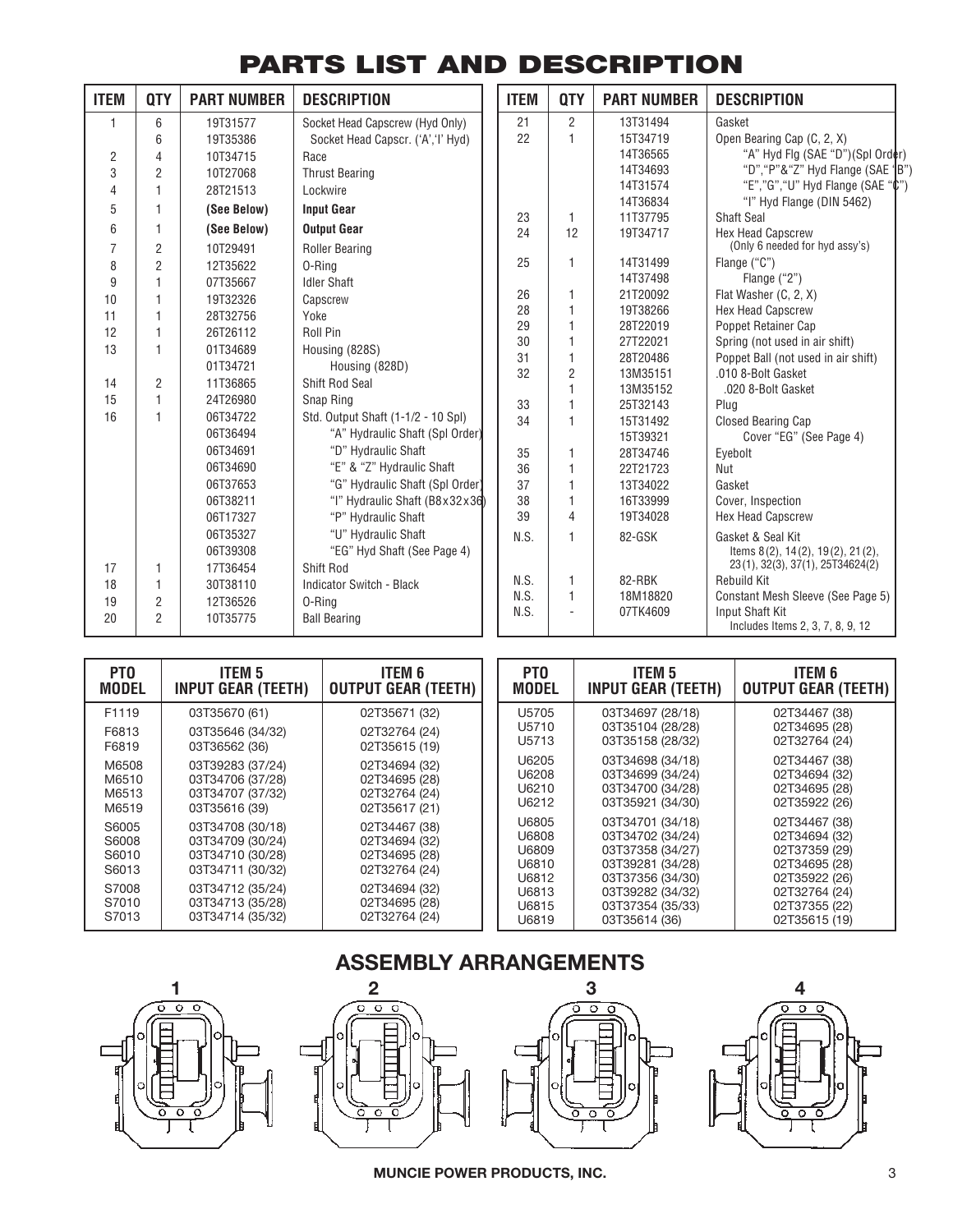

## **82 SERIES GREASEABLE OUTPUT SHAFT OPTION**



| <b>ITEM</b> | 0TY | <b>PART NO.</b> | <b>DESCRIPTION</b>                      |
|-------------|-----|-----------------|-----------------------------------------|
| 09          | 1   | 43T37236        | 7erk                                    |
| 10          | 2   | 10T35775        | <b>Output Bearing</b>                   |
| 11          | 4   | 19T33134        | <b>Hexhead Capscrew</b>                 |
| 12          |     | 06T39308        | <b>Output Shaft</b><br>(EG Option Code) |
| 14          | 2   | 13T31494        | Gasket                                  |
| 18          | 1   | 14T31574        | Hyd. Flange - E                         |
| 19          | 6   | 19T31577        | Sockethead<br>Capscrew                  |
| 20          | 2   | 11T37795        | <b>Output Shaft Seal</b>                |
| 27          |     | 25T35936        | Caplug                                  |
| 28          |     | 15T39321        | Cover                                   |
| 30          |     | 15T34323        | Closed Bearing Cap                      |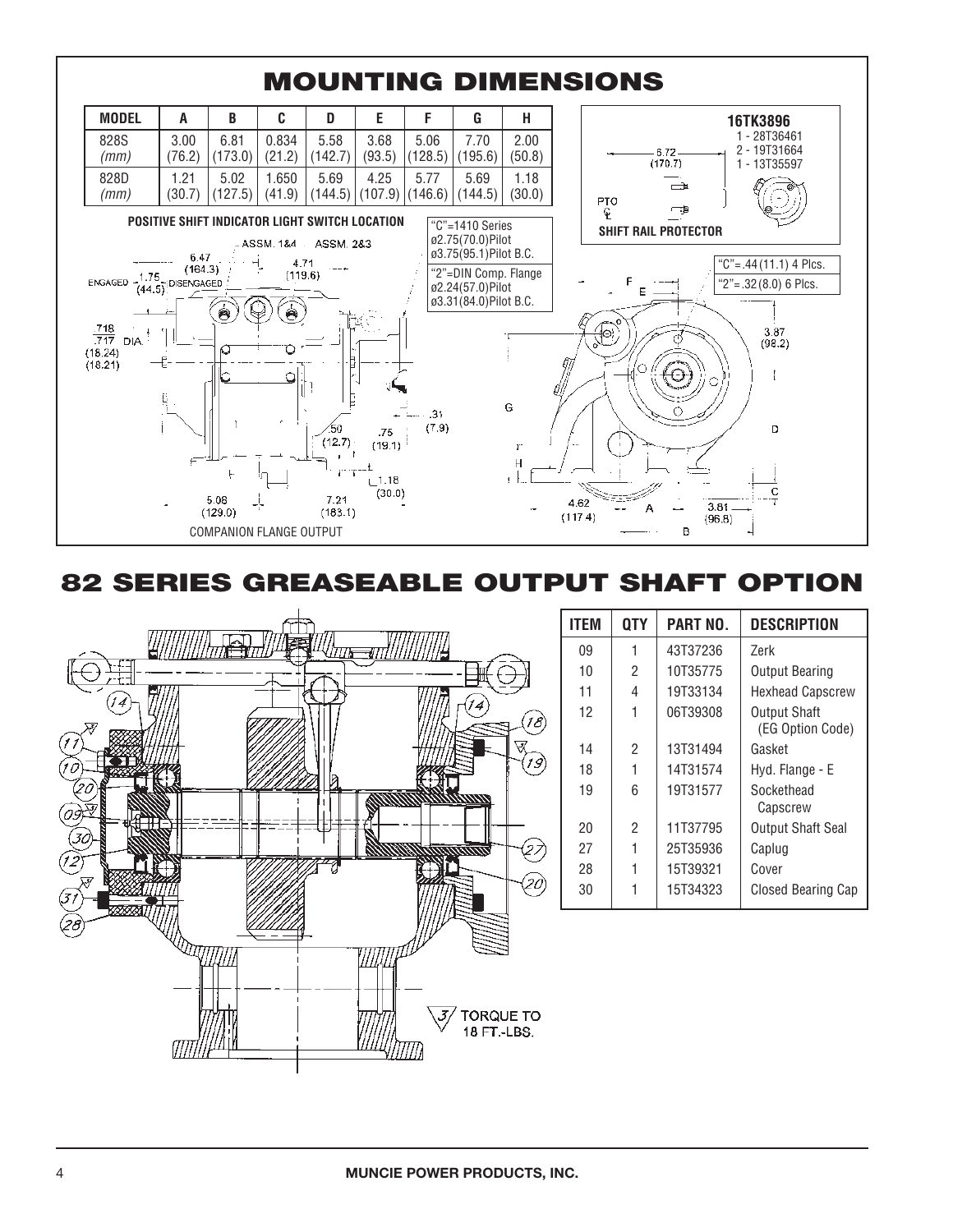

### **82 SERIES SHIFT FORK ASSEMBLY**

The assembly of the 19-ratio 82 Series PTO is unique because of the way this unit engages. The output gear engages directly with the input gear rather than with a cluster gear as on other 82 Series units.

To assemble a 19-ratio unit, the shift fork is flipped 180 degrees and moved to the opposite side of the housing. The shift fork capscrew is installed by reaching through the output shaft/bearing hole. The output shaft has been modified to include four snap ring grooves. A snap ring is installed to serve as a gear stop.

The drawings show a comparison of the standard and 19-ratio units. The 1 and 4 assemblies are illustrated here.

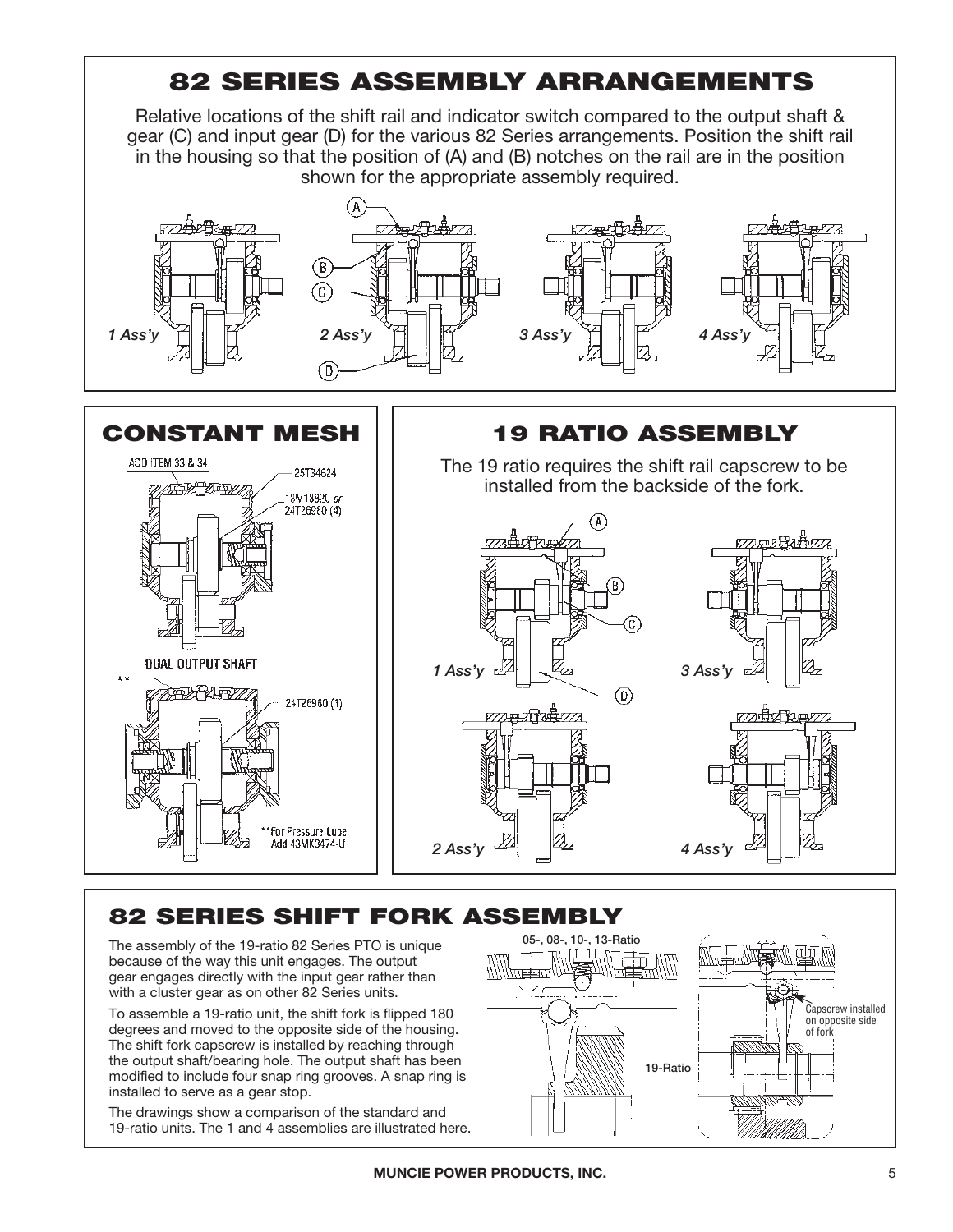

# **AIR SHIFT CYLINDERS**

#### **47TA3978 DOUBLE ACTING / SINGLE CYLINDER (Q OPTION)**

(Includes Shift Rail Protector 16TK3896)

(Cylinder mounts to same side as output shaft, except "A" or "E" output)



| <b>ITEM</b>                     | 0TY            | <b>PART NUMBER</b> | <b>DESCRIPTION</b> |  |  |
|---------------------------------|----------------|--------------------|--------------------|--|--|
| 1                               |                | 12T35611           | O-Ring             |  |  |
| 2                               |                | 13T35597           | Gasket             |  |  |
| 3                               |                | 28TA3862           | Piston Assembly**  |  |  |
| 4                               |                | 12T35621           | O-Ring             |  |  |
| 6                               |                | 28T35599           | Housing            |  |  |
| $\overline{7}$                  |                | 18T36818           | Spacer             |  |  |
| 8                               |                | 24T35623           | Snap Ring          |  |  |
| 9                               |                | 12T35622           | O-Ring             |  |  |
| 10                              |                | 28T35689           | End Cap            |  |  |
| 11                              | 2              | 19T34494           | Capscrew*          |  |  |
| 12                              | $\overline{2}$ | 25T34029           | Cap Plug           |  |  |
| 14                              | 2              | 19T35624           | Capscrew*          |  |  |
| * Torque capscrews to 8 ft.lbs. |                |                    |                    |  |  |

Torque to 20 ft.lb. when installing on PTO Shifter Shaft.



| <b>ITEM</b>                     | <b>QTY</b>     | <b>PART NUMBER</b> | <b>DESCRIPTION</b>   |  |  |  |
|---------------------------------|----------------|--------------------|----------------------|--|--|--|
|                                 | 4              | 19T36476           | Capscrew $(3-3/4)^*$ |  |  |  |
| 2                               | 4              | 19T36474           | Capscrew (3-1/8)*    |  |  |  |
| 3                               | 2              | 25T34029           | Cap Plug             |  |  |  |
| 4                               | $\overline{2}$ | 28T36460           | <b>End Cap Cover</b> |  |  |  |
| 5                               | $\overline{2}$ | 28T36475           | Cylinder Body        |  |  |  |
| 6                               | $\overline{2}$ | 49T35204           | Piston               |  |  |  |
| 7                               | 4              | 28T35205           | V-Ring               |  |  |  |
| 8                               | 2              | 28T36458           | Nose Cap Cover       |  |  |  |
| 9                               | 6              | 12T36456           | O-Ring               |  |  |  |
| * Torque capscrews to 9 ft.lbs. |                |                    |                      |  |  |  |

6 **MUNCIE POWER PRODUCTS, INC.**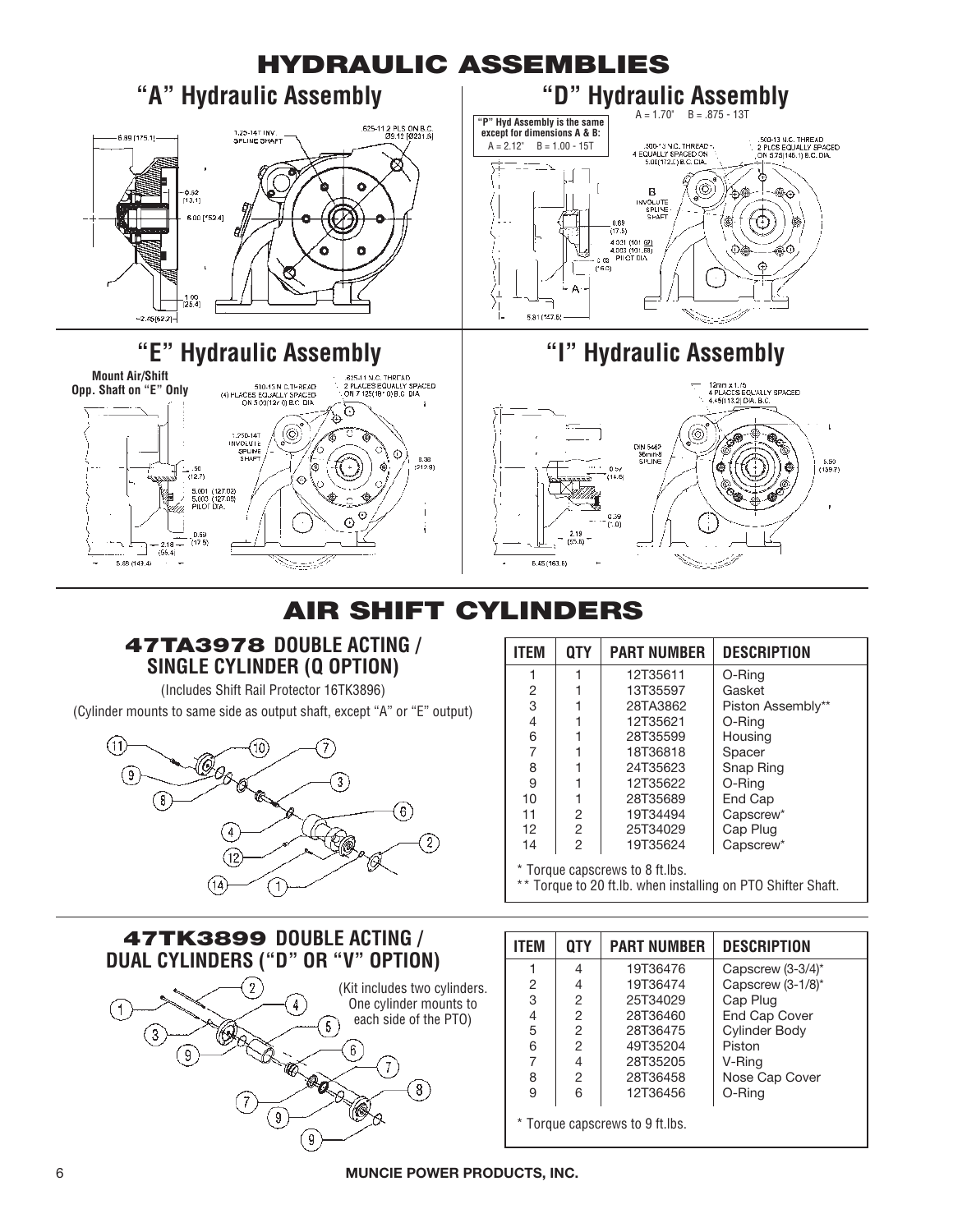# **82 SERIES DOUBLE ACTING AIR SHIFT SYSTEM (OPTIONS "D" & "Q")**

Installation Kit: **48M61261-A** (12V Light)

Conversion Kit Number – Lever to Double Acting Air (12V only listed) **16MK3253-A** (Includes 47TK3899 Air Cylinder)



- 2. Using 3/32" allen wrench remove screw (4) from knob. Hold red knob (3) to loosen screw.
- 3. Pull the red knob (3) from the valve stem.



- 4. Unscrew the hex nut (2) from the valve (1).
- 5. Install the valve (1) through the bracket (6) and face plate (7) using hex nut (2) to hold in place.
- 6. Place knob (3) over the valve stem, aligning the pin in the groove of the knob (3).
- 7. Insert screw (4) and tighten with 3/32" allen wrench.
- 8. Push the button cover (5) onto the knob (3).